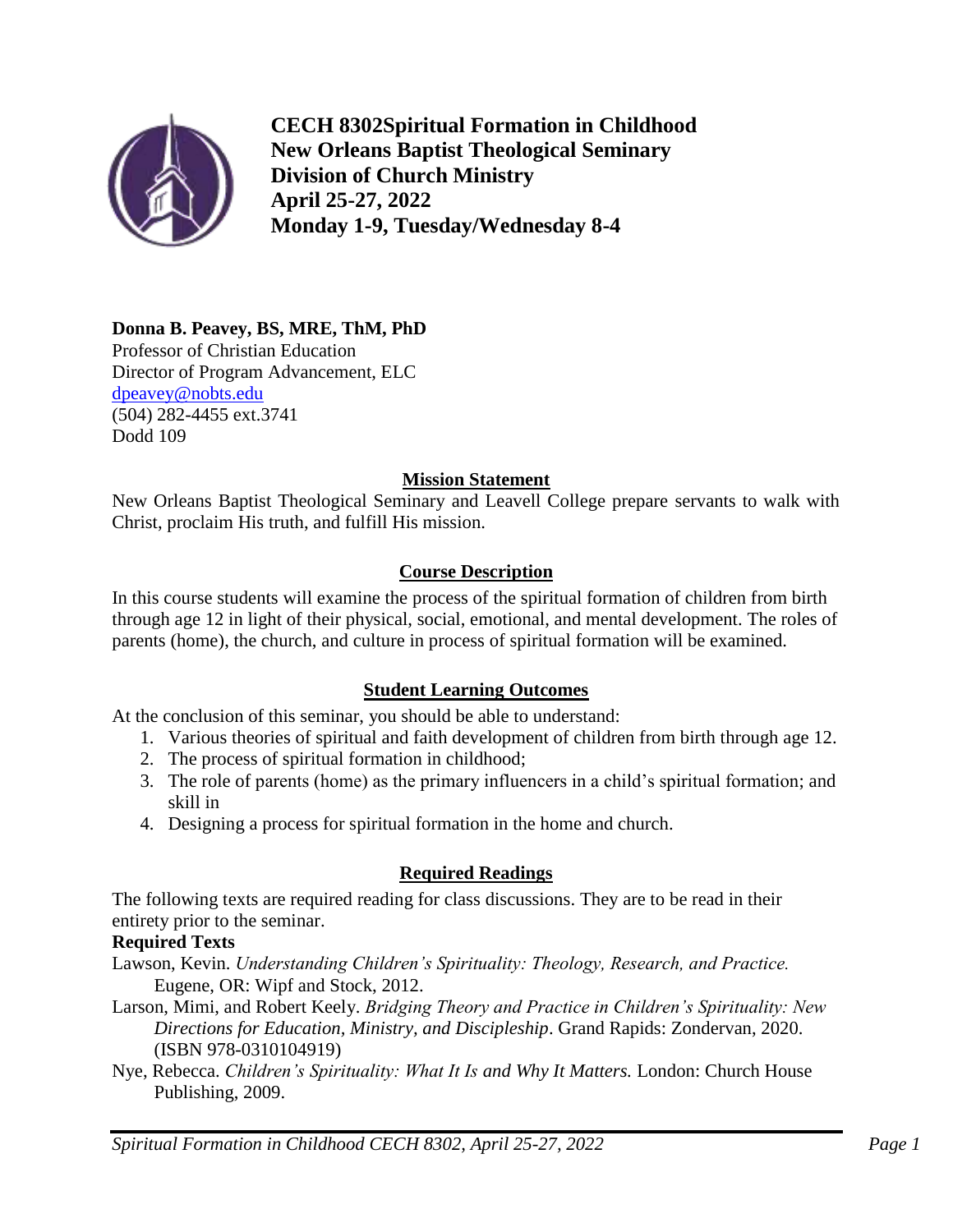## **Required Reading**

The following PDF documents are posted on Blackboard:

- Westerhoff, *Bringing Up Children in the Christian Faith, "A Journey Together in Faith"*
- Haywood, *Children and Worship*
- Kummer, *The Family Worship Handbook*

## **Select ONE of the following (for use in an assignment).**

Submit your selection by email to [dpeavey@nobts.edu](mailto:dpeavey@nobts.edu) for approval no later than March 9**.** Books will be assigned on a first-come first- served basis. You may submit a book for approval if you desire.

Barna, George. *Revolutionary Parenting*: *Raising Your Kids to Become Spiritual Champions.* Tyndale House Publishers, 2010.

Haynes, Brian. *Shift.* Group Publishing, 2009.

Haynes, Brian. *The Legacy Path: Discover Intentional Spiritual Parenting.* Randall House, 2011.

Hess, Valerie. *Habits of a Child's Heart: Raising Your Kids with the Spiritual Disciplines.* Colorado Springs: NavPress, 2004.

Keely, Robert J. *Helping Our Children Grow in Faith*. Grand Rapids: Baker Books, 2008. NavPress, 2004.

Sparkman, Temp. *The Salvation and Nurture of the Child of God*. Judson Press, 1983.

Stonehouse, Catherine, and Scottie May. *Listening to Children on the Spiritual Journey: Guidance for Those Who Teach and Nurture.* Baker Academic, 2010.

- Murphy, Art. *The Faith of a Child: A Step-by-Step Guide to Salvation for Your Child*. Moody, 2000.
- Yust, Karen. *Real Kids, Real Faith: Practices for Nurturing Children's Spiritual Lives.* Jossey-Bass, 2004.

# **Course Teaching Methodology**

## **Methodology**

This seminar will include individual research, presentations, discussion, and guest speakers.

## **Format**

This seminar is taught in New Orleans with a BlueJeans option.

## **Assignments and Evaluation Criteria**

Grading rubrics for the assignments are posted on Blackboard. **Pre-Seminar**

- **1. QQTP** Questions, Quotations & Talking Points (15%) Due: April 25 For each of the three required texts, write a one-page document including each of the following:
	- Questions: Note the points at which a question comes to mind as you read the texts. For each text, write a thoughtful question that invites analysis, synthesis, or evaluation of the material, or makes connections between the readings and previous readings.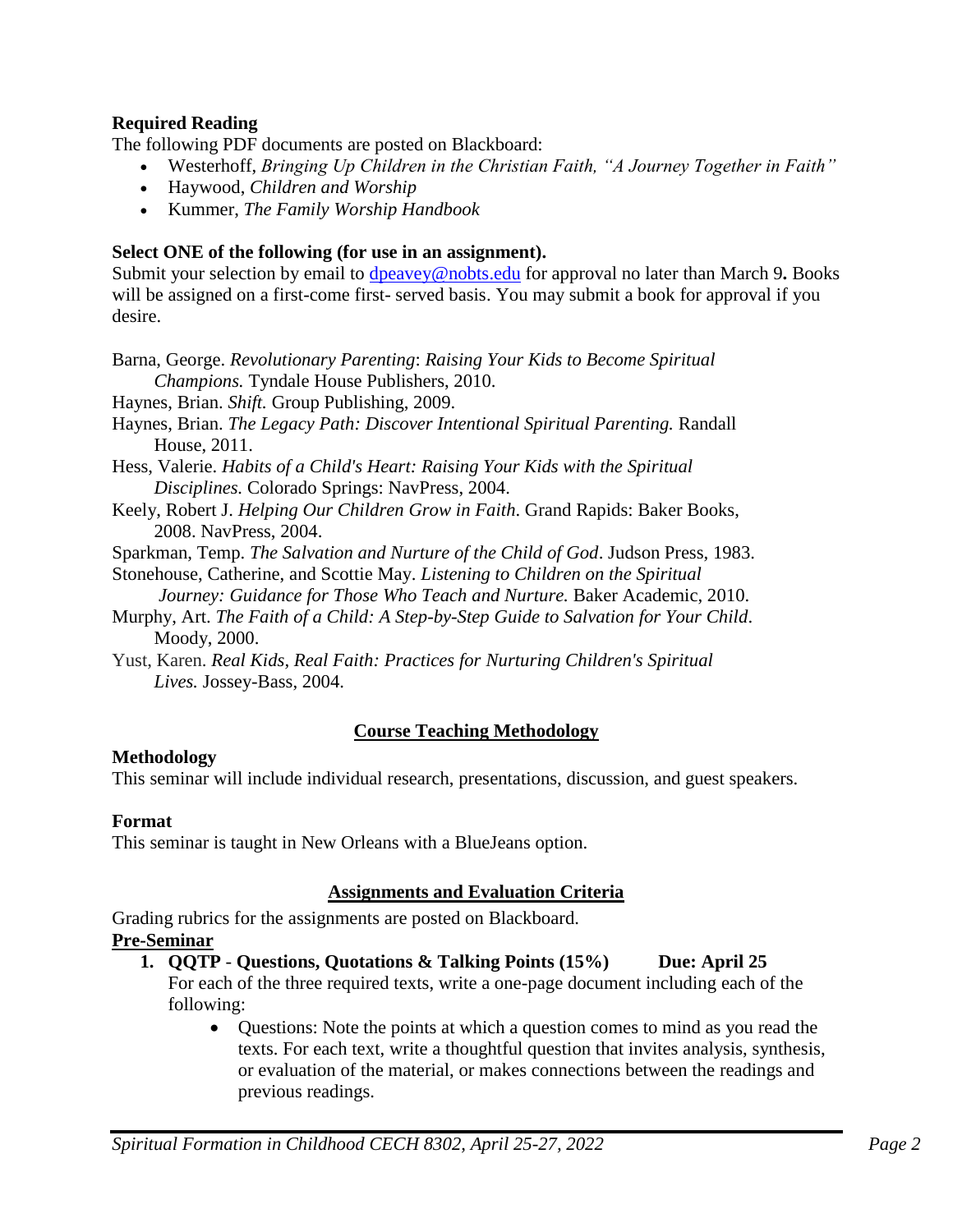- Quotation: For each text, select a quotation that is especially pertinent or relevant to the main points of the readings. The quotation should be neither too short (1-2 lines), nor too long (10-12 lines). Cite the source.
- Talking Points. Write at least *five* detailed talking points, covering several different topics from the reading that show that you have thought seriously and critically about the readings. *This assignment is related to Student Learning Outcome 1.*

## **2. Theorist Paper (10%) Due: April 25**

Write a 6 to 8-page paper about the theory of spiritual formation proposed by one of the following theorists: Jerome Berryman, Sophia Cavaletti, David Elkind, James Fowler, Lawrence Kohlberg, Jean Piaget, Ana-Maria Rizzuto. Email your selection to [dpeavey@nobts.edu.](mailto:dpeavey@nobts.edu) Theorists are assigned on a first-come first-served basis. Requests should be submitted no later than March 9.

Include the three sections presented below.

- Section I The selected theory of spiritual formation. (2 to 4 pages)
- Section II A critique of the theory. Present points of agreement and/or disagreement (Research this!); Determine congruency with Scripture (2 to 4 pages)
- Section III A description of impact upon ministry. Determine how an understanding of the selected theory has or may impact ministry to children and their parents (2 pages) *This assignment is related to SLO 1.*

# **3. Theorist Presentation (10%) Due: April 25**

Develop a 15 to 20-minute visual presentation on your assigned theorist that addresses Sections I, II, and III of the paper. Guide a 10 to 15-minute discussion responding to questions from other members of the seminar during your 30 minutes of assigned time. A presentation schedule will be made by the professor and communicated to seminar participants prior to the seminar meeting. All presentation materials must be submitted to Blackboard by end of day of presentation. *This assignment is related to SLO 1.*

# **4. Topic Research Paper (20%) Due: April 25**

## Write a 12 to 15-page *argumentative* or *analytical r*esearch paper (excluding front and back matter). Support your research with a minimum of 10 resources, excluding the course texts.

Select a topic from the list provided and request it in an email to the professor no later than March 9. If you desire to present a topic not on the list, contact the professor for approval. Topics will be assigned on a first-come first-served basis and approved by the professor on or before March 11. A list of assigned topics will be provided by the professor.

Media and Spiritual Formation of children Developing a Biblical Worldview in Children The Age of Accountability – Age of Reason Children and Baptism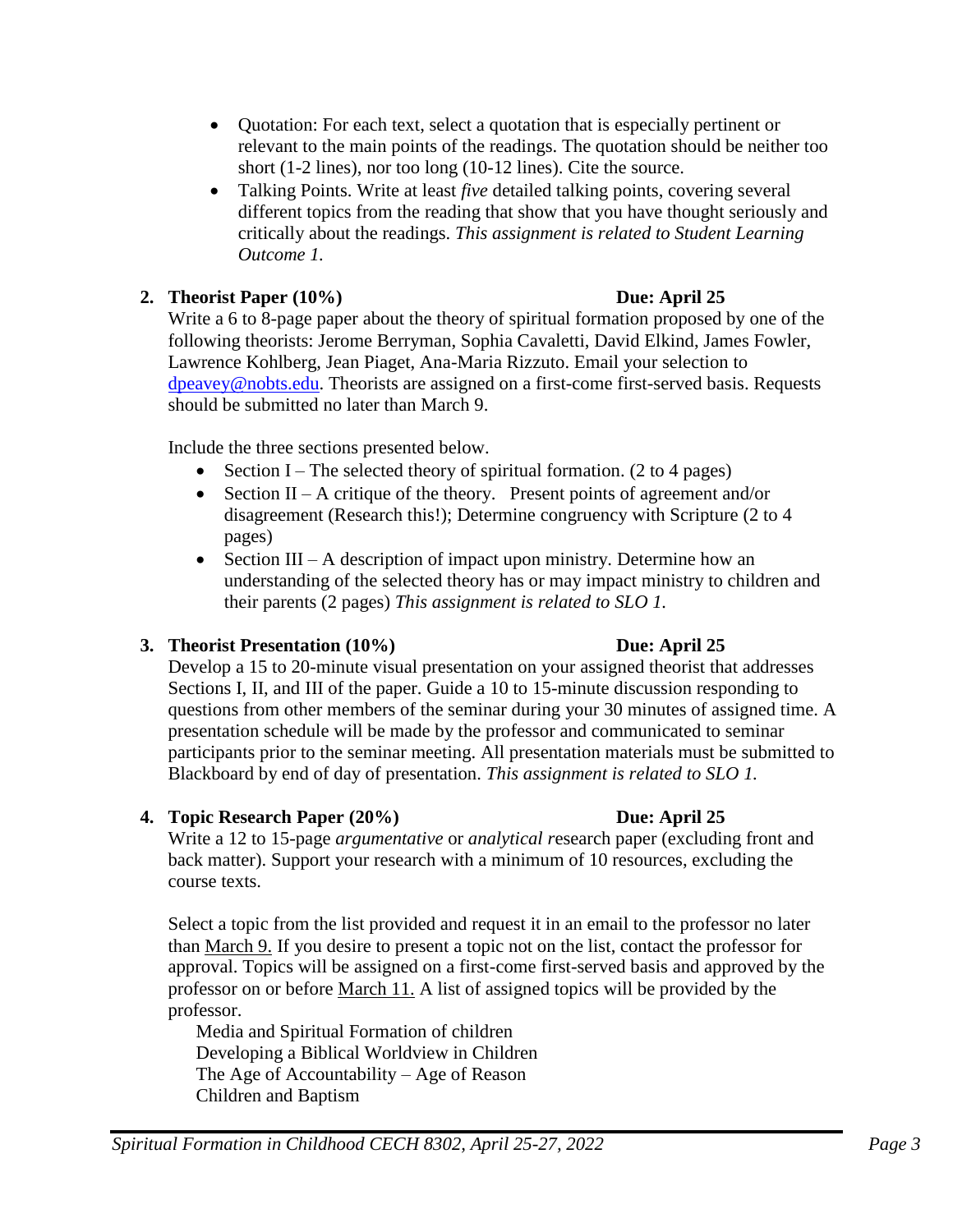Evangelism of Children (Should children be evangelized? How should the gospel be presented?) Practice of Spiritual Disciplines with Children Role of Parents in Spiritual Formation of Children Mentors (other than parents) on Spiritual Formation of Children Children and Worship Children and Salvation (Do they need to be saved?) Godly Play (Jerome Berryman) Family Missions/Ministry – impact on spiritual formation of children

## **Argumentative Paper:**

Introduce the topic and inform the reader of exactly which position you intend to take (thesis statement). Since this is a paper written to persuade the reader, the topic should be *debatable and controversial*. Support your thesis throughout the paper with primary sources, with the intent to persuade the reader that your particular interpretation of the topic is proper. *The goal of the argumentative paper is to convince the reader that your claim is true based on the evidence provided.*

### *Example of an argumentative thesis statement:*

Children should attend corporate worship with their parents because it is the responsibility of parents to teach their children to worship, and children should be embraced by the entire worshipping faith community.

### *The paper that follows the thesis statement should:*

Present the argument and give evidence to support the claim that children should attend corporate worship with their parents and the entire worshipping faith community.

### **Analytical Paper:**

Ask a research question, *upon which you have taken no stance*, although the topic may be debatable and controversial. Your intent is not to persuade the reader that your ideas are right while those of others are wrong, but is to offer a critical interpretation of primary and secondary sources throughout the paper--sources that should, ultimately, support your particular analysis of the topic. An analytical paper breaks down an issue or an idea into its component parts, evaluates the issue or idea, and presents this breakdown and evaluation to the reader.

### *Example of an analytical thesis statement:*

An analysis of worship practices with children in the local church reveals a challenge facing children's ministers: to provide children's worship/church or have children attend corporate worship with parents and the faith community.

## *The paper that follows should:*

- Explain the analysis of worship practices with children in the local church
- Explain the challenge(s) facing children's ministers *This assignment is related to SLOs 1 and 2.*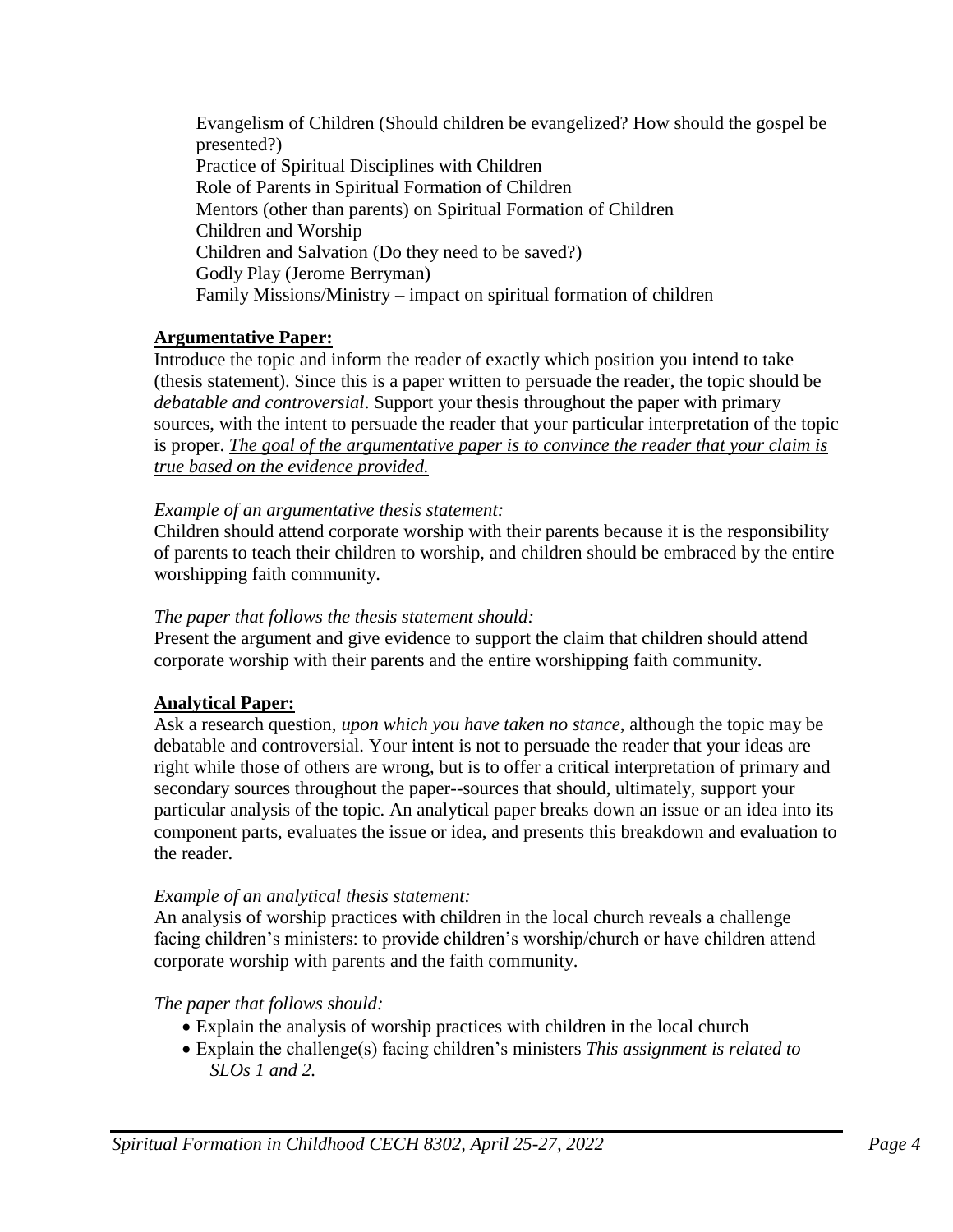# **5. Research Topic Presentation (10%) Due: April 25**

Develop a creative visual presentation of the research paper topic (45 minutes), including group discussion during your assigned time.

A presentation schedule will be made by the professor and communicated to seminar participants via email. *All presentation materials must be submitted to Blackboard by end of day of presentation. This assignment is related to SLOs 1,2, and 3.*

# **6. Book Talk (10%) Due: April 25**

Develop a 5 to 7-minute Book Talk *with a visual presentation* on the text selected. A book talk should make listeners care enough about the content of the book to want to read it. Be creative. (Search the web for ideas if you are unfamiliar with book talks). Submit an annotated bibliography to Assignments and the designated Discussion Board on Blackboard. *This assignment is related to SLOs 2 and 3.* 

# **Seminar Assignments**

# **7. Theorist Presentation**

Lead the visual presentation on your assigned theorist and guide a 10 to 15-minute discussion responding to questions from other members of the seminar.

# **8. Book Talk**

Present the Book Talk with a visual presentation on the text selected.

# **9. Research Topic Presentation**

Present the creative visual presentation of the research paper topic (45 minutes), including group discussion. *This assignment is related to SLO #1 and #2.* 

# **Post-Seminar Assignments**

# **10. Spiritual Formation Plan (25%) Due:**

The educational leadership of your current church are exploring contemporary shifts in the spiritual formation of children in children's ministry. (You may gain significant insights through observation and interviewing church staff, children's ministry leaders, and parents of preschoolers and children.)They have requested that you:

- help them understand children's spirituality/spiritual formation;
- help them understand how this new focus on spiritual formation differs from the traditional (20<sup>th</sup> century) understanding of Christian education/spiritual formation of children;
- recommend and describe at least three ways to foster the spiritual formation of the preschoolers and children of their church, providing a rationale for each of the recommendations – biblical/theological support from current literature (your course materials, etc.) that validates each.
- recommend and describe at least three ways to foster the spiritual formation of the parents of preschoolers and children of their church, providing a rationale for each of the recommendations – biblical/theological support from current literature (your course materials, etc.) that validates each.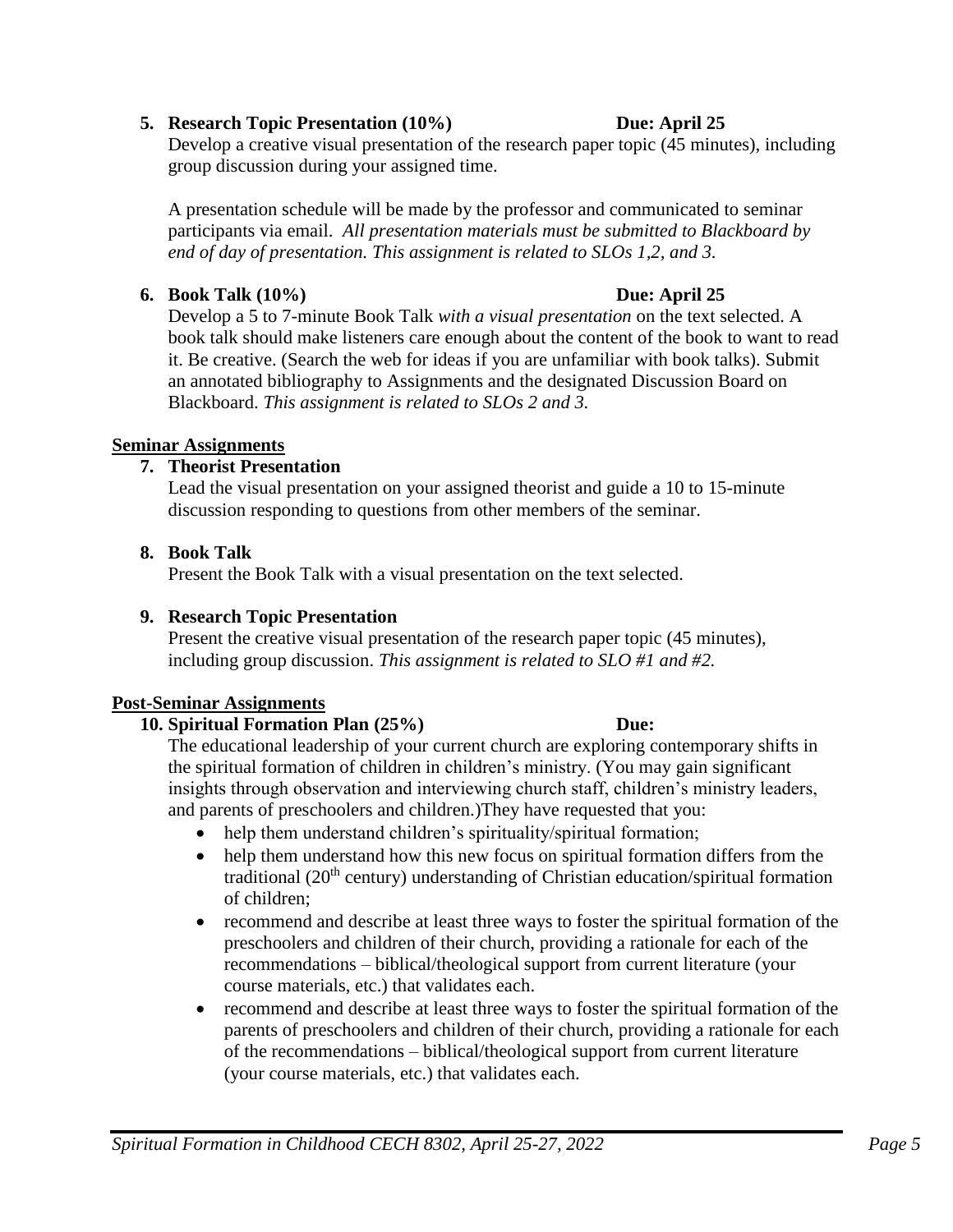Develop a spiritual formation plan (12-13 pages with a minimum of 10 sources) for the church in the following manner:

- Introduce the topic  $(\frac{1}{2} 1)$  page)
- Explain/define children's spirituality/spiritual formation. (1 page)
- Compare (how alike) and contrast (how different) the contemporary  $(21<sup>st</sup>$ Century) understanding and practice of Christian/spiritual formation of children with the 20<sup>th</sup> century understanding and practice of Christian education/spiritual formation. (2 pages)
- Describe the selected church size, number of preschoolers and school-age children, and the current approaches to spiritual formation of preschoolers, children, and parents. (1-2 pages)
- Make at least three recommendations for fostering spiritual formation of preschoolers and children in the church. (3 pages) For each recommendation: o Describe what it might look like in this particular church context. oProvide a rationale, citing sources.
	- oProvide biblical/theological support
- Make at least three recommendations for fostering spiritual formation of parents of preschoolers and children in the church. (3 pages each) For each recommendation:
	- o Describe what it might look like in this particular church context.
	- oProvide a rationale, citing sources.
	- oProvide biblical/theological support
- Conclusion (1 page) *This assignment is related to SLO 4.*

### **Evaluation**

| QQTP(3)                         | 15% |
|---------------------------------|-----|
| <b>Theorist Paper</b>           | 10% |
| <b>Theorist Presentation</b>    | 10% |
| <b>Research Paper</b>           | 20% |
| <b>Research Presentation</b>    | 10% |
| <b>Book Talk</b>                | 10% |
| <b>Spiritual Formation Plan</b> | 25% |

**Monday**

## **Tentative Course Schedule**

| <u>iviulua v</u> |                                                                  |            |
|------------------|------------------------------------------------------------------|------------|
| 1:00             | Welcome and Introductions                                        | Dr. Peavey |
| 1:20             | <i><b>OOTP:</b></i> Understanding Children's Spirituality        |            |
| 1:30             | OOTIP: Bridging Theory and Practice in Children's Spirituality:  |            |
|                  | New Directions for Education, Ministry, and Discipleship         |            |
| 1:40             | OOTP: Children's Spirituality: What It Is and Why It Matters     |            |
| 1:50             | Bringing Up Children in the Christian Faith, "A Journey Together |            |
|                  | in Faith"                                                        |            |
| 2:00             | Children and Worship                                             |            |
| 2:10             | The Family Worship Handbook                                      |            |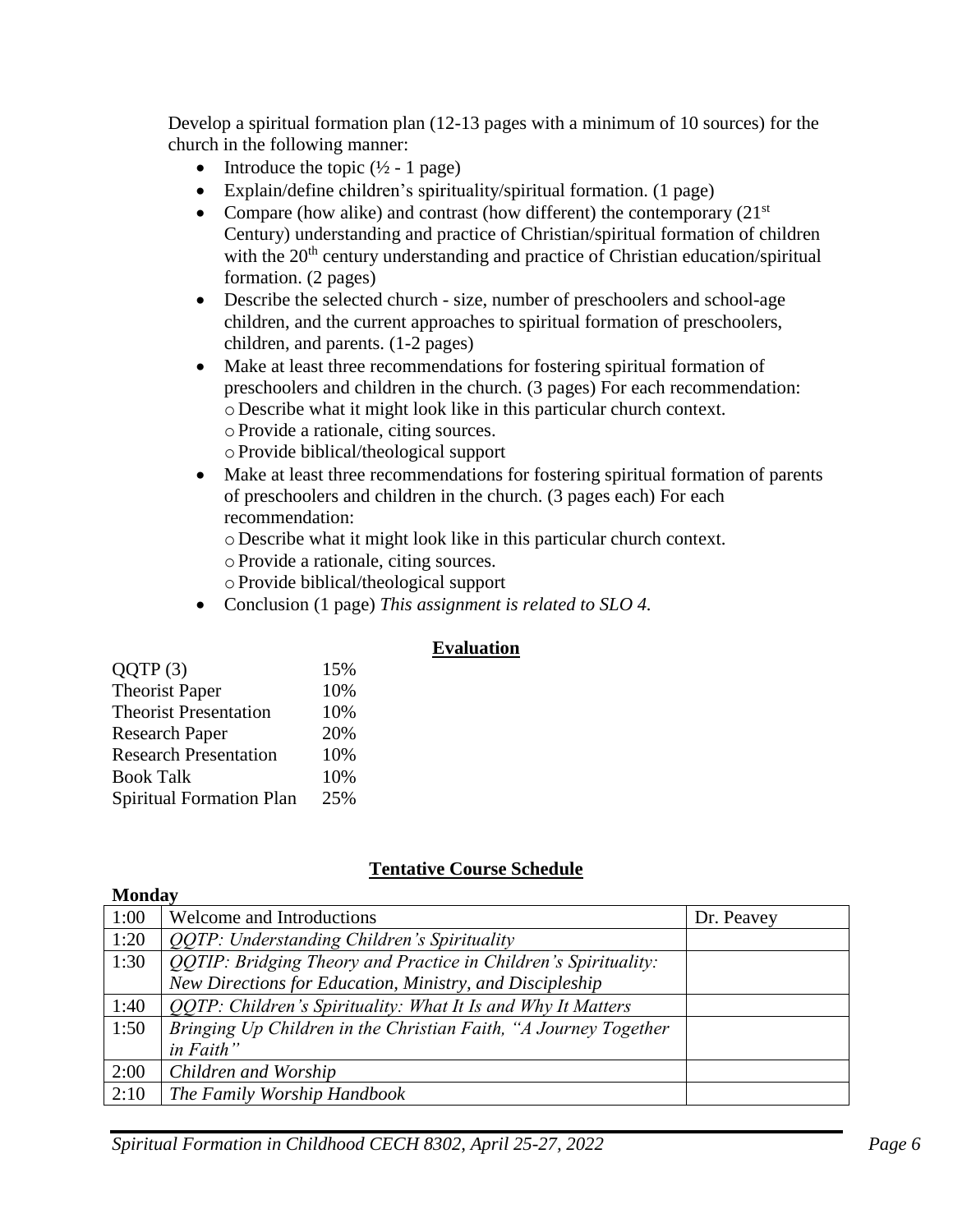| 2:20 | Break 1 (10 min)                |            |
|------|---------------------------------|------------|
| 2:30 | Theorist Presentation #1        |            |
| 3:00 | Theorist Presentation #2        |            |
| 3:30 | Theorist Presentation #3        |            |
| 4:00 | Break $2(15 \text{ min})$       |            |
| 4:15 | <b>Theorist Presentation #4</b> |            |
| 4:45 | Theorist Presentation #5        |            |
| 5:15 | Break 3 (1 hour)                |            |
| 6:15 | <b>Theorist Presentation #6</b> |            |
| 6:45 | Theorist Presentation #7        |            |
| 7:15 | Break $4(10 \text{ min})$       |            |
| 7:25 | Book Talk #1                    |            |
| 7:35 | Book Talk #2                    |            |
| 7:45 | Book Talk #3                    |            |
| 7:55 | Book Talk #4                    |            |
| 8:05 | Book Talk #5                    |            |
| 8:15 | Book Talk #6                    |            |
| 8:25 | Book Talk #7                    |            |
| 8:35 | Wrap Up                         | Dr. Peavey |
| 9:00 | <b>Dismiss</b>                  |            |

# **Tuesday**

| 8:00  | Welcome/Prayer                  | Dr. Peavey |
|-------|---------------------------------|------------|
| 8:15  | <b>Research Presentation #1</b> |            |
| 9:00  | <b>Research Presentation #2</b> |            |
| 9:45  | Break (15 min)                  |            |
| 10:00 | <b>Research Presentation #3</b> |            |
| 10:45 | <b>Research Presentation #4</b> |            |
| 11:30 | Break (1 hour)                  |            |
| 12:30 | <b>Research Presentation #5</b> |            |
| 1:15  | <b>Research Presentation #6</b> |            |
| 2:00  | Break (15 min)                  |            |
| 2:15  | <b>Research Presentation #7</b> |            |
| 3:00  | <b>TBA</b>                      |            |
| 4:00  | <b>Dismiss</b>                  |            |

# **Wednesday**

| 8:00 | Welcome/Prayer                                                       | Dr. Peavey |
|------|----------------------------------------------------------------------|------------|
| 8:15 | Guest Speaker: Dr. Karen Kennemur, Professor of Children's Ministry, |            |
|      | <b>SWBTS</b>                                                         |            |
| 9:45 | Break $(15 \text{ min})$                                             |            |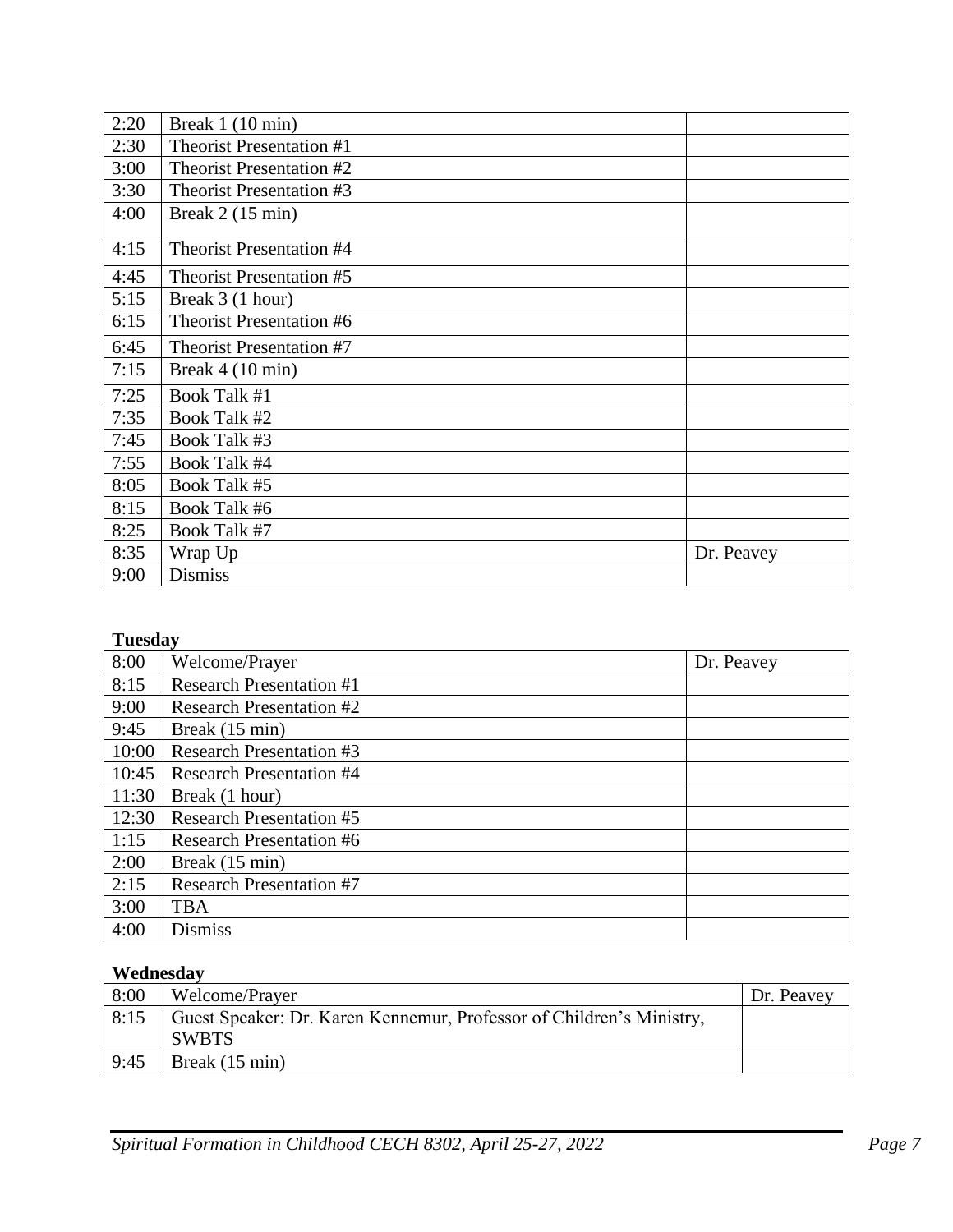| 10:00 | Guest Speaker: Dr. Shelly Melia, Associate Dean                       |            |
|-------|-----------------------------------------------------------------------|------------|
|       | Master of Arts in Children's Ministry Program Director                |            |
|       | Master of Arts in Family Ministry Program Director                    |            |
|       | The Graduate School of Ministry, Dallas Baptist University            |            |
| 11:30 | Break (1 hour)                                                        |            |
| 12:30 | Guest Speaker: Dr. Faye Scott, Children's Minister, First Baptist New |            |
| 1:15  | Orleans                                                               |            |
| 2:00  | Break (15 min)                                                        |            |
| 2:15  | Developing a Spiritual Formation Plan                                 | Dr. Peavey |
| 4:00  | <b>Dismiss</b>                                                        |            |

\*Speaker schedule is subject to change.

# **Course Policies**

The following policies will serve to govern both the student and professor for the duration of this seminar.

**Absences:** Absences in doctoral seminars are not permitted.

**Academic Honesty Policy:** All doctoral, graduate and undergraduate NOBTS students, whether on campus, internet, or extension center students, are expected to adhere to the highest Christian standard of honesty and integrity when completing academic assignments for all courses in every delivery system format. The Bible provides our standard for academic integrity and honesty. This standard applies whether a student is taking tests, quizzes, exams, writing papers, completing Discussion Boards, or any other course requirement.

**Assignment Formatting:** Unless otherwise noted, all assignments are to be created in Turabian format. Assignments must be Word documents or PDFs, written in third person unless otherwise instructed, and created in 12 pt. Times New Roman font.

**Assignment Submission:** All assignments are to be submitted to Blackboard by 11:59 p.m. of the due date unless otherwise indicated. Do not send files as attachments via email to the professor. For technical reasons, this mode of file transmission is extremely inefficient.

**Classroom Decorum:** Your participation is required for every class session. You are expected to:

- Come to the class with a constructive point of view, prepared to interact with the readings and resources related to the course topic.
- Dress appropriately and in accordance with the NOBTS Student Handbook.
- Turn off cell phones and not accept any calls and/or text messages during class.
- Use laptops appropriately during class.

**Disabilities and Accommodations:** New Orleans Baptist Theological Seminary does not discriminate against applicants/ students on the basis of personal disabilities. The Seminary, in voluntary compliance with the American Disabilities Act, will provide reasonable institutional accommodations, modifications, and adjustments to enable and empower students with disabilities to participate in Seminary programs and activities to the fullest extent possible. However, NOBTS cannot support accommodations that place undue hardship on the Seminary or its resources or which alter the essential requirements of curriculum and academic progress. While the seminary does not provide direct assistance to students in the form of equipment or personnel, accommodations may be made by individual professors at their discretion. These accommodations usually take the form of early access to lecture materials in electronic format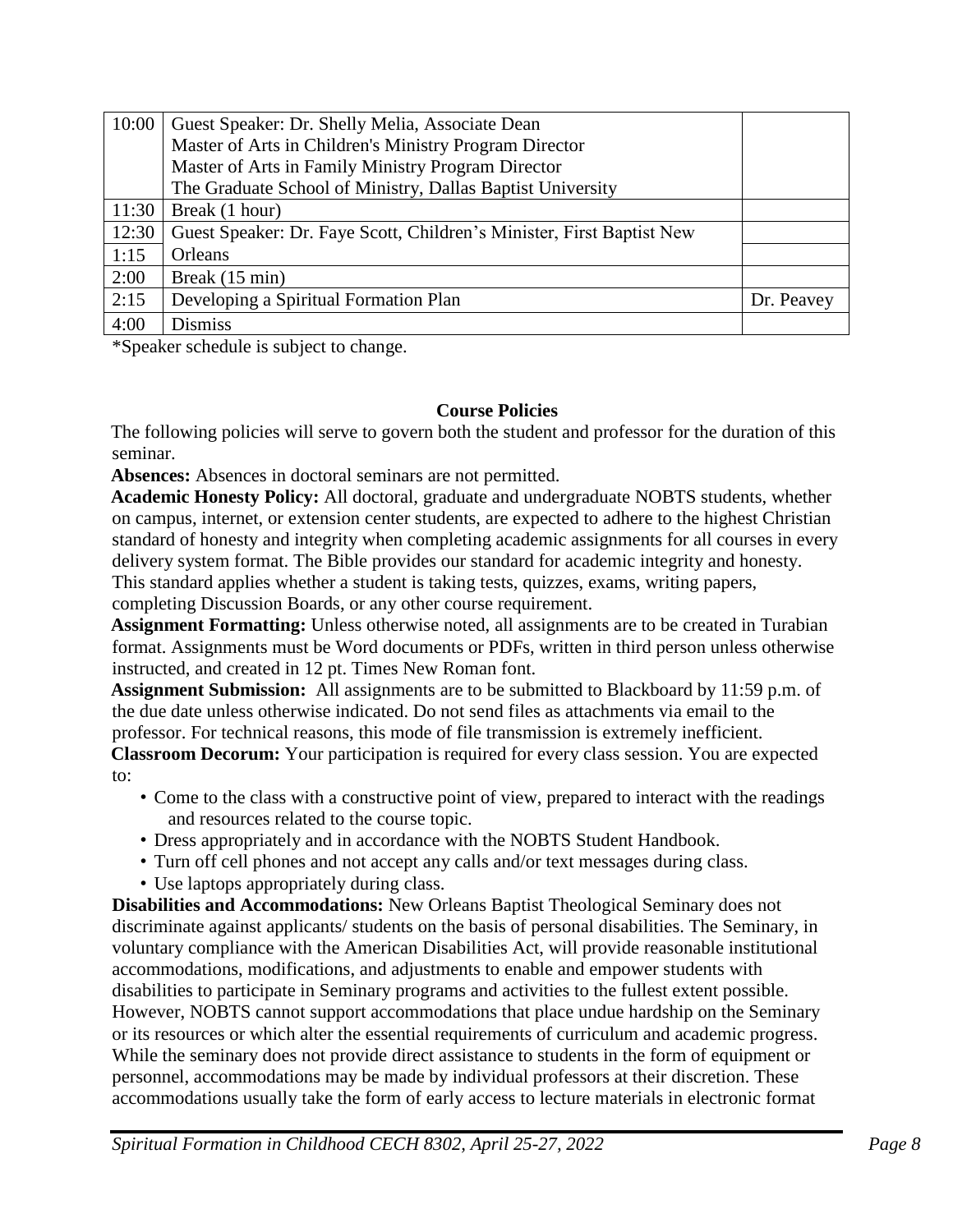and additional time to complete tests and assignments. The most efficient way to pursue such accommodations is to provide the Director of Testing and Counseling (Dr. Jeff Nave, jnave@nobts.edu, 504-282-4455 ext. 8004) with documentation of the condition for which you seek accommodation, an explanation of helpful accommodations received in the past, and a description of the specific accommodations you desire. The Director of Testing and Counseling will document your request and communicate on your behalf with the professors who teach the course(s) for which you are registered. The seminary reserves the right to consider each request for "special" accommodations on a case by case basis pursuant to the criteria enumerated above. **Electronic Devices:** Electronic devices may be used in class only for taking notes and other

activities assigned by the professor. Other activities are strictly prohibited. Laptops may not be open during presentations unless requested by the presenter. Phones must be silenced during class time. Any student found violating this policy may be asked to leave class and will be counted absent.

**Grading Scale:** Your final grade will be based on your total accumulation of points as indicated under the *Assignments and Evaluation Criteria* section of this syllabus according to the grading scale in the current NOBTS catalog.

**Late Assignments:** Only under extreme circumstances, and with prior approval, will a late assignment be accepted. Late assignments will be assessed an initial 10 percent penalty and 1 percent for each day after the due date (i.e. 10/1 points for a 100 point assignment, 3/.3 points for a 30 point assignment). No assignments will be accepted more than two weeks after the original due date. Missed presentations may not be made up.

**Netiquette: Appropriate Online Behavior:** Each student is expected to demonstrate appropriate Christian behavior when working online. The student is expected to interact with other students in a fashion that will promote learning and respect for the opinions of others in the course. A spirit of Christian charity is expected at all times in the online environment.

**Plagiarism:** A high standard of personal integrity is expected of all students. Copying another person's work, submitting downloaded material without proper references, submitting material without properly citing the source, submitting the same material for credit in more than one course, and other such forms of dishonesty are strictly forbidden. *Although anything cited in three sources is considered public domain, we require that all sources be cited.* Any infraction will result in failing the course. Any infraction will be reported to the Dean of Students for further action.

**Professor's Absence or Tardiness:** If the professor is late in arriving to class, you must wait a full 20 minutes after the start of class before you may leave without being counted absent, or you must follow any written instructions that may be given to you.

**Recording Policy:** Only official NOBTS recordings of class (CIV, BlueJeans, Flex, etc.) are permitted. Student recordings, including any audio and/or video recordings, regardless of the media or format, and regardless of the intended or actual use, are not permitted without prior written permission of the professor. The class will be notified in advance should any such recording be approved. This policy is intended to protect the privacy of the students.

**Revision of the Syllabus:** The course syllabus is not a legal contract. Any syllabus revision will be preceded by a reasonable notice to students. The standards and requirements set forth in this syllabus may be modified at any time by the professor. Notice of such changes will be by announcement in class or by email notice.

**Withdrawal from the Course:** The administration has set deadlines for withdrawal. These dates and times are published in the academic calendar. Administration procedures must be followed.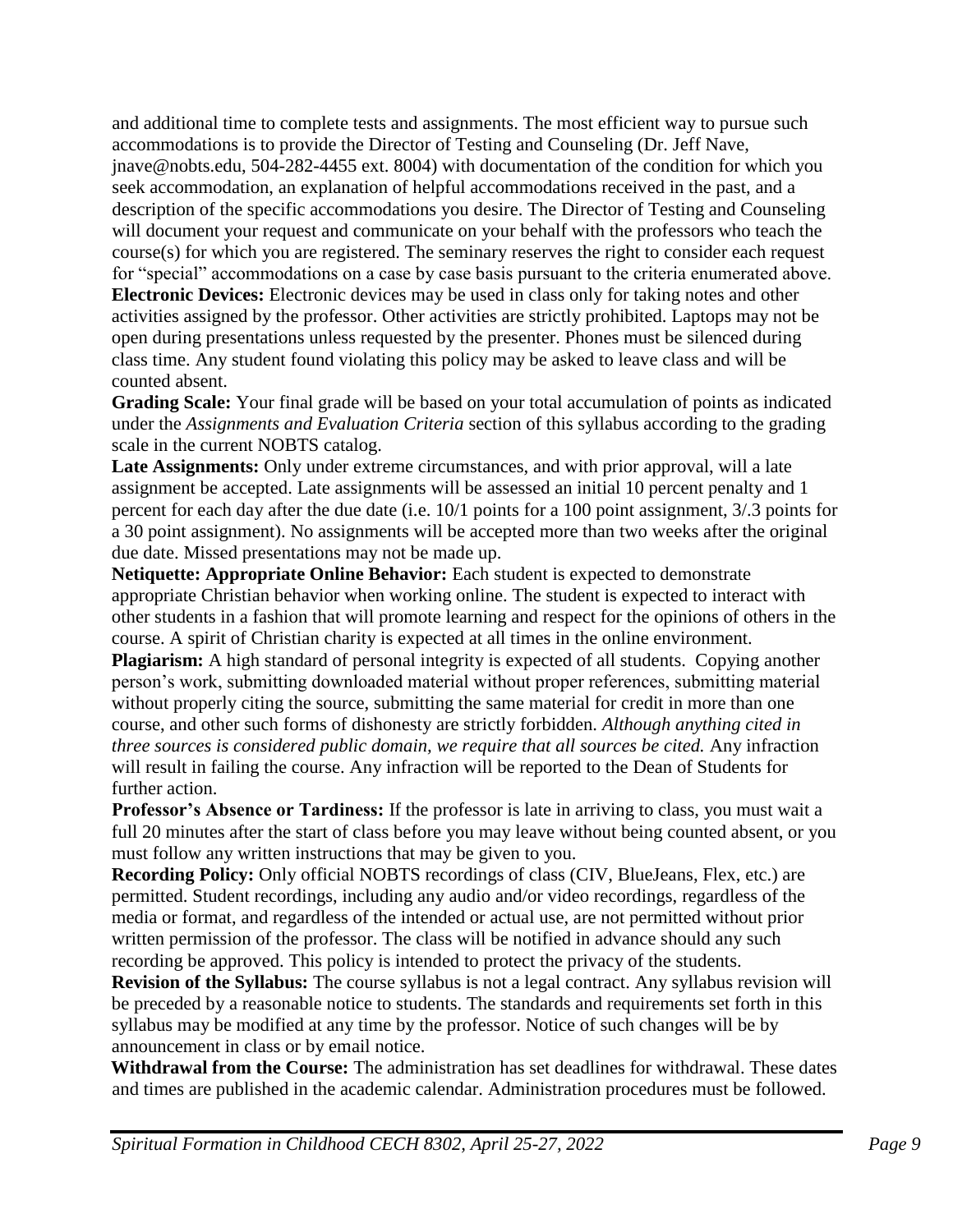You are responsible to handle withdrawal requirements. A professor can't issue a withdrawal. You must do the proper paperwork to ensure that you will not receive a final grade of "F" in the course if you choose not to attend once you are enrolled

## **Additional Information**

**Blackboard and CampusNexus Student (CNS):** You are responsible for maintaining current information regarding contact information on Blackboard and CNS. The professor will utilize both to communicate with the class. Blackboard and CNS do not share information so you must update each. Assignment grades will be posted to Blackboard. You will be need to enroll in the course on Blackboard.

**Correspondence with the Professor**: Every effort is made to respond to emails and phone calls within 24-48 hours, excluding weekends. Please feel free to contact the professor(s) with any question you may have regarding this course.

**Hurricane/Severe Weather Evacuation:** For up-to-date weather information stay tuned to: WBSN FM-89.1 -- WWL Channel 4 -- WWL AM-870 -- www.nobts.edu

Mandatory Evacuation: Hurricane season lasts from June 1 to November 30. If the Mayor or the President of NOBTS recommends that you leave the city, then do so. If a mandatory evacuation is called everyone except emergency personnel must leave. Staying on campus is not an option. See the *Student Handbook* for further information regarding hurricane preparedness, evacuation, and shelter.

**NOBTS Emergency Text Messaging Service:** Sign up for the NOBTS emergency text messaging service at<http://nobts.edu/NOBTSEmergencyTextMessage.html> [.](http://nobts.edu/NOBTSEmergencyTextMessage.html)

**Office Hours:** Office hours are posted outside the professor's office. If necessary, contact the professor to schedule an appointment.

**Student Wellness:** Take care of yourself. Do your best to maintain a healthy lifestyle this semester by eating well, exercising, getting enough sleep and taking some time to relax. This will help you achieve your academic and ministry goals and cope with stress. All of us benefit from support during times of struggle. Helpful resources are available on campus and an important part of the seminary experience is learning how to ask for help. Asking for support sooner rather than later is almost always helpful. If you or anyone you know experiences any academic stress, difficult life events, or feelings like anxiety or depression, we strongly encourage you to seek support. The Dean of Students office is here to help and may be contacted at 282-4455, ext.3283 or [deansec@nobts.edu.](mailto:deansec@nobts.edu) The Leeke Magee Christian Counseling Center may be contacted at 504816-8004 or [lmccc@nobts.edu.](mailto:lmccc@nobts.edu) Consider reaching out to a friend, faculty or family member you trust for help getting connected to the support that can help.

# **Technical Assistance:**

For assistance regarding technology, consult ITC (504-816-8180) or the following websites:

- 1. <Selfserve@nobts.edu> Email for technical questions/support requests with the Selfserve.nobts.edu site (Access to online registration, financial account, online transcript, etc.)
- 2. [BlackboardHelpDesk@nobts.edu](BlackboardHelpDesk@nobts.edu%20) Email for technical questions/support requests with the NOBTS Blackboard Learning Management System NOBTS.Blackboard.com.
- 3. [ITCSupport@nobts.edu](ITCSupport@nobts.edu%20) Email for general technical questions/support requests.
- 4. <www.NOBTS.edu/itc/> General NOBTS technical help information is provided on this website.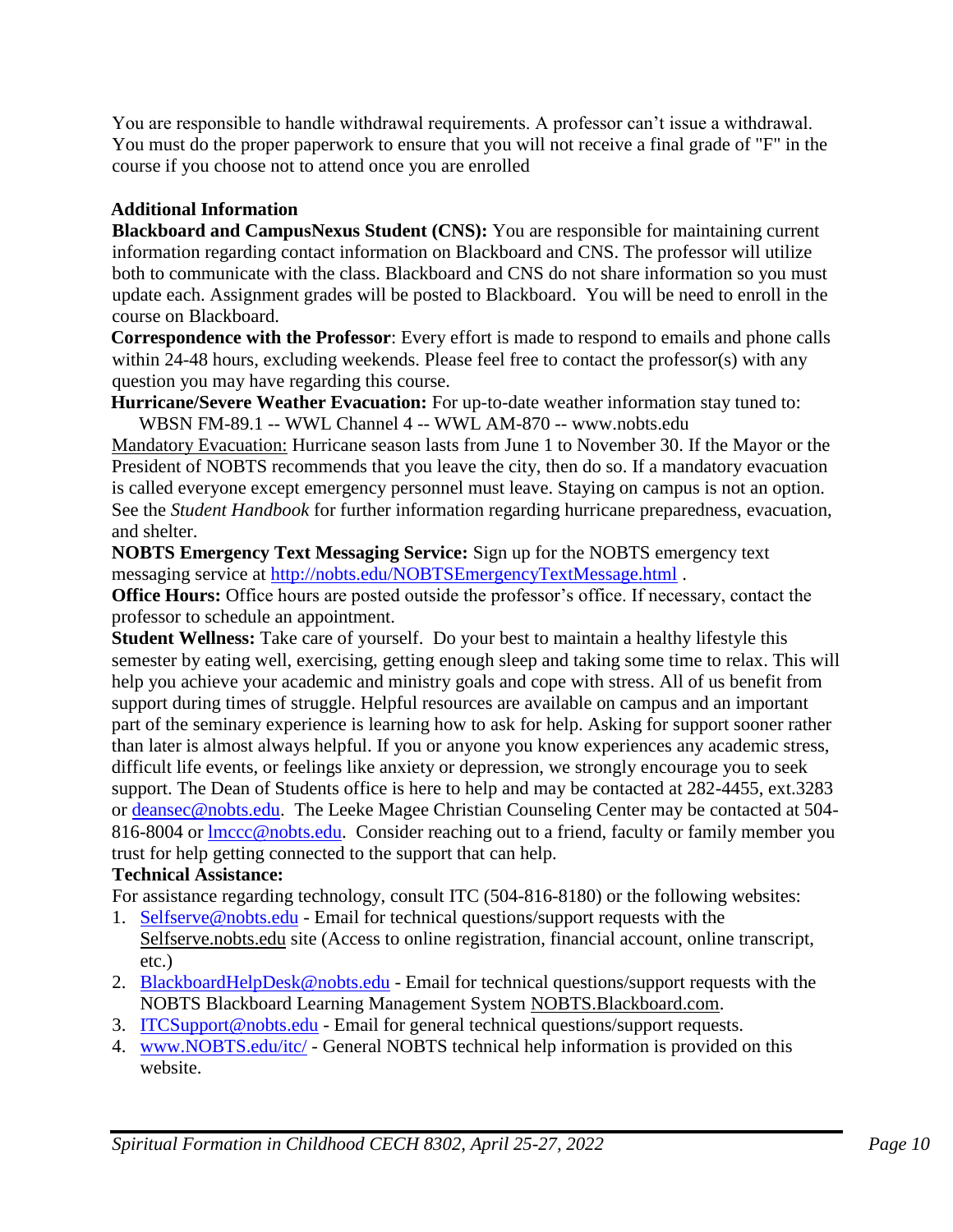### **Selected Bibliography**

Allen, Holly Catterton, ed. *Nurturing Children's Spirituality: Christian Perspectives and Best Practices*. Eugene, OR: Cascade Books, 2008

\_\_\_\_\_, and Christine Ross. *Intergenerational Christian Formation: Bringing the Whole Church Together in Ministry, Community and Worship.* IVP Academic, 2012.

- Barna, George. *Revolutionary Parenting*: *Raising Your Kids to Become Spiritual Champions.* Tyndale House Publishers, 2010.
- Bunge, Marcia, ed. *The Child in Christian Thought*. Grand Rapids, MI: Wm. B. Eerdmans Publishing Co., 2001.

Bushnell, Horace. *Christian Nurture*. Memphis, TN: C. Scribner's Sons, 1916.

Anthony, Michael, ed. Carlson, Greg, Tim Ellis, Trisha Graves, and Scottie May. *Perspectives on Children's Spiritual Formation: 4 Views*. Nashville: Broadman and Holman, 2006.

- Caldwell, Elizabeth. *Making a Home for Faith: Nurturing the Spiritual Life of Your Children*. Cleveland: Pilgrim, 2000.
- Coffey, Kathy. *Experiencing God with Your Children*. New York: Crossroad, 1997.
- Coles, Robert. *The Spiritual Life of Children*. Boston, MA: Houghton-Mifflin, 1991.
- Davis, Cos H. *Children and the Christian Faith*. Nashville: Broadman Press, 1990.
- Fowler, James W. *Stages of Faith: The Psychology of Human Development and the Quest for Meaning*. San Francisco: Harper and Row, 1981.
- Fuller, Cheri. *Opening Your Child's Spiritual Windows: Ideas to Nurture Your Child's Relationship with God.* Grand Rapids: Zondervan, 2001.
- Haynes, Brian. *Shift.* Group Publishing, 2009.
- \_\_\_\_\_. *The Legacy Path: Discover Intentional Spiritual Parenting.* Randall House, 2011.
- Healy, Jane M. *Endangered Minds.* New York: Simon and Schuster, 1990.
- Hyde, Kenneth. *Religion in Childhood and Adolescence.* Birmingham, AL: Religious Education Press, 1990.
- Hymowitz, Kay S. *Ready or Not: Why Treating Children as Small Adults Endangers Their Future and Ours.* New York: Simon and Schuster, Inc., 1999.
- Ingle, Cliff, ed. *Children and Conversion.* Broadman, 1970.
- Juengst, Sara Covin. *Sharing Faith with Children.* Louisville, KY: Westminster/John Knox Press, 1994.
- Keeley, Robert J. *Helping Our Children Grow in Faith: How the Church Can Nurture the Spiritual Development of Kids*. Grand Rapids, MI: Baker Books, 2008.
- Lester, Andrew D. *When Children Suffer.* Philadelphia: The Westminster Press, 1987.
- May, Scottie, Beth Posterski, and Catherine Stonehouse, and Linda Cannell. *Children Matter*. Grand Rapids, MI: Wm. B. Eerdmans Publishing Co., 2005.
- McAllister, Dawson. *Saving the Millennial Generation.* Nashville: Thomas Nelson Publishers, 1999.
- McClure, Holly. *Death by Entertainment.* Little Rock: Lion's Head Publishing, 2001.
- McDowell, Josh. *The Disconnected Generation.* Nashville: Word Publishing, 2000.
- Medved, Michael and Diane Medved, *Saving Childhood.* New York: Harper Collins, 1998.
- Mercer, Joyce Ann, and Bonnie J. Miller-McLemore. *Welcoming Children: A Practical Theology of Childhood*. St. Louis, MO: Chalice Press, 2005.
- Miller-McLemore, Bonnie J. *Let the Children Come: Reimaging Childhood from a Christian Perspective*. Hoboken, NJ: John Wiley and Sons, 2003.